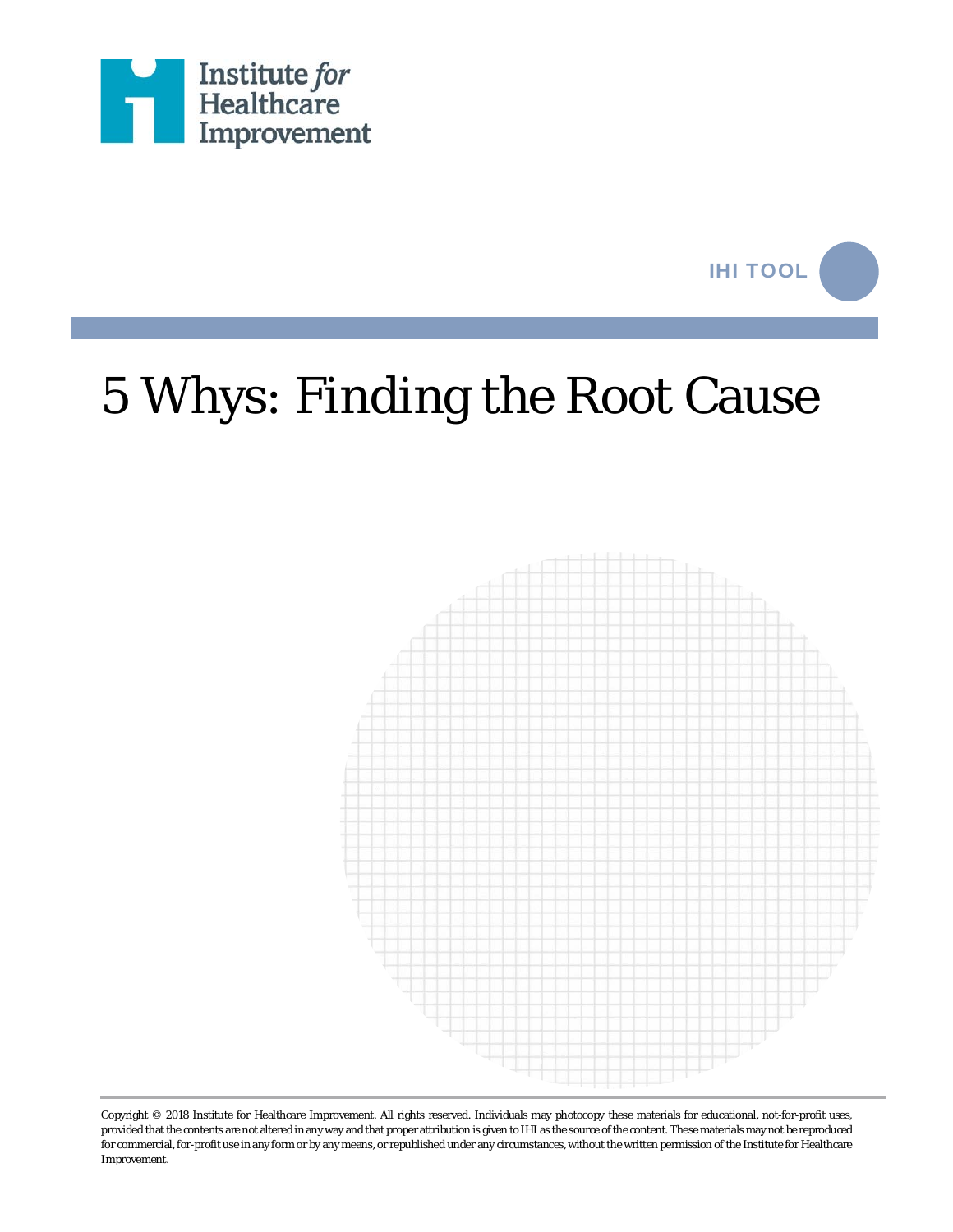## **5 Whys: Finding the Root Cause**

The key to solving a problem is to first truly understand it. Often, our focus shifts too quickly from the problem to the solution, and we try to solve a problem before comprehending its root cause. What we think is the cause, however, is sometimes just another symptom.

One way to identify the root cause of a problem is to ask "Why?" five times. When a problem presents itself, ask "Why did this happen?" Then, don't stop at the answer to this first question. Ask "Why?" again and again until you reach the root cause.

This simple tool can be surprisingly insightful in helping you figure out what is really going on, and can help you avoid quick fixes. It is especially useful for tackling chronic problems that show up over and over again in a complex system.

The technique is attributed to Taiichi Ohno, father of the Toyota Production System, which revolutionized automobile manufacturing with methods now known as Lean. It's important to note that there may be multiple root causes of a problem, and that different people who see different parts of the system may answer the questions differently. For a more comprehensive tool, please see Root [Cause Analysis.](http://www.ihi.org/resources/Pages/Tools/RCA2-Improving-Root-Cause-Analyses-and-Actions-to-Prevent-Harm.aspx)

Here is an example of how to ask "Why?" five times:

1. Why did the patient receive the wrong medication?

*The nurse did not complete patient identification.* 

2. Why did the nurse not complete patient identification?

*The patient did not have a wristband.*

3. Why did the patient not have a wristband?

*The wristband had been removed for a procedure and not replaced.* 

4. Why was the wristband not replaced?

*The printer for the wristbands was not working.* 

5. Why was the printer not working?

*The staff needed to support IT had been reduced and was overworked.*

The problem identified by the fifth "why" is very different from the original event, and requires a very different solution.

Try it yourself with the worksheet below.